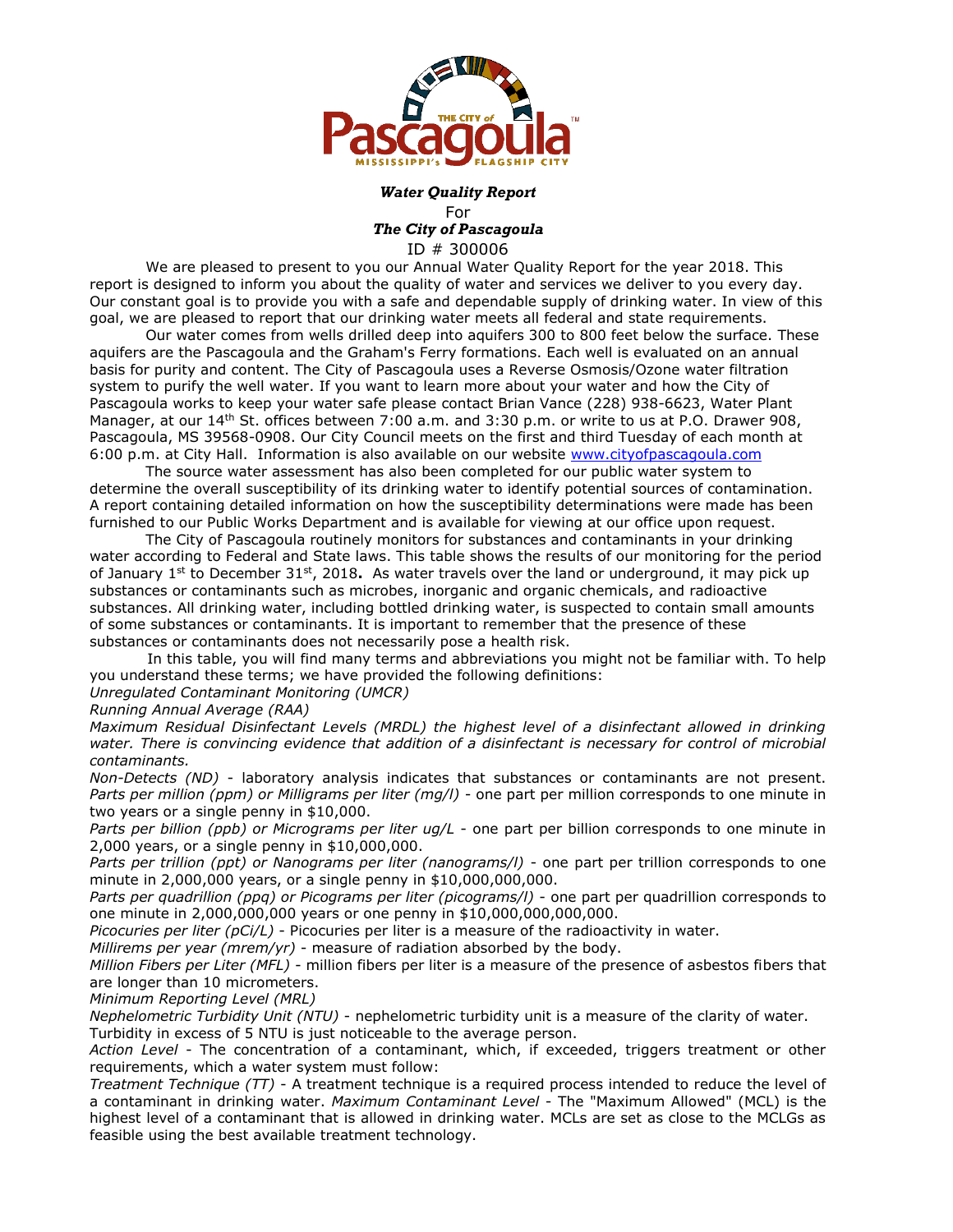*Maximum Contaminant Level Goal* - The "Goal"(MCLG) is the level of a contaminant in drinking water below which there is no known or expected risk to health. MCLGs allow for a margin of safety.

| <b>TEST RESULTS</b>                   |                  |                                  |                             |                                                                         |                     |             |                    |                                                                                                                                                                                 |  |  |  |  |
|---------------------------------------|------------------|----------------------------------|-----------------------------|-------------------------------------------------------------------------|---------------------|-------------|--------------------|---------------------------------------------------------------------------------------------------------------------------------------------------------------------------------|--|--|--|--|
| Contaminant                           | Violation<br>Y/N | Date<br>Collected                | Your<br>Water               | Range of<br>Detects or<br># of<br>Samples<br>Exceeding<br>$\rm MCL/ACL$ | Unit<br>Measurement | <b>MCLG</b> | <b>MCL</b>         | Likely Source of<br>Contamination                                                                                                                                               |  |  |  |  |
| <b>Volatile Organic Compounds</b>     |                  |                                  |                             |                                                                         |                     |             |                    |                                                                                                                                                                                 |  |  |  |  |
| Xylenes, Total                        | N                | 08/12/14<br>10/17/14             | 1.4<br>0.506                | $0.506 - 1.4$                                                           | Ppb                 | 10          | 10000              | Discharge from petroleum<br>factories; Discharge from<br>chemical factories                                                                                                     |  |  |  |  |
| <b>Inorganic Contaminants</b>         |                  |                                  |                             |                                                                         |                     |             |                    |                                                                                                                                                                                 |  |  |  |  |
| Chromium                              | ${\bf N}$        | 04/10/15<br>04/10/15             | 0.0012<br>0.0006            | $0.0006 -$<br>0.0012                                                    | Mg/l                | 100         | 0.1                | Discharge from steel and<br>pulp mills; erosion of<br>natural deposits                                                                                                          |  |  |  |  |
| Fluoride                              | ${\bf N}$        | 04/10/15<br>04/10/15<br>04/10/15 | 1.02<br>0.937<br>0.815      | 0.815-1.02                                                              | Mg/1                | 4           | 4                  | Erosion of natural deposits;<br>water additive which<br>promotes strong teeth;<br>discharge from fertilizer<br>and aluminum factories                                           |  |  |  |  |
| Barium                                | N                | 04/10/15<br>04/10/15<br>04/03/15 | 0.0047<br>0.0011<br>0.00276 | $0.0011 -$<br>0.00276                                                   | Mg/1                |             | $\mathbf{2}$       | Discharge of drilling<br>wastes; discharge from<br>metal refineries; erosion of<br>natural deposits                                                                             |  |  |  |  |
| <b>Disinfection By-Products</b>       |                  |                                  |                             |                                                                         |                     |             |                    |                                                                                                                                                                                 |  |  |  |  |
| Chlorine                              | ${\bf N}$        | 01/01/16<br>12/31/16             | 1.00<br>(RAA)               | 0.10/2.00<br>(MRDL)                                                     | Mg/1                |             | 4                  | Water Additive used to<br>control microbes.                                                                                                                                     |  |  |  |  |
| <b>THM</b>                            | ${\bf N}$        | 09/20/18<br>12/31/16             | 5.79<br>(RAA)               | ND-6.73                                                                 | Ppb                 | $\Omega$    | 80                 | By-product of drinking<br>water chlorination                                                                                                                                    |  |  |  |  |
| HAA5                                  | N                | 06/06/18<br>12/31/16             | 4.00<br>(RAA)               | $3.0 - 4.0$<br>4                                                        | Ppb                 |             | 60                 | Byproduct of drinking<br>water disinfection                                                                                                                                     |  |  |  |  |
| <b>Bromate</b>                        | N                | 08/05/13<br>08/05/13             | 0.008<br>0.008              |                                                                         | Mg/l                |             | 0.010              | Byproduct of drinking<br>water disinfection                                                                                                                                     |  |  |  |  |
| Lead & Copper                         |                  |                                  |                             |                                                                         |                     |             |                    |                                                                                                                                                                                 |  |  |  |  |
| Lead                                  | N                | 07/27/16                         | $\mathbf{2}$<br>(90th)      |                                                                         | Ppb                 | $\mathbf 0$ |                    | AL=15 Corrosion of household<br>plumbing systems, erosion<br>of natural deposits                                                                                                |  |  |  |  |
| Copper                                | $\mathbf N$      | 07/27/16                         | 0.3<br>(90th)               |                                                                         | Mg/1                | 1.3         |                    | $AL=1.3$ Corrosion of household<br>plumbing systems; erosion<br>of natural deposits;<br>leaching from wood<br>preservatives                                                     |  |  |  |  |
| <b>Additional Monitoring (UCMR 3)</b> |                  |                                  |                             |                                                                         |                     |             |                    |                                                                                                                                                                                 |  |  |  |  |
| Chloromethane                         | N                | 02/19/14                         | 0.37                        | 0.37                                                                    | Ug/I                |             | <b>MRL</b><br>0.20 | Halogenated alkane; used<br>as foaming agent, in<br>production of other<br>substances, and by-<br>product that can form<br>when chlorine is used to<br>disinfect drinking water |  |  |  |  |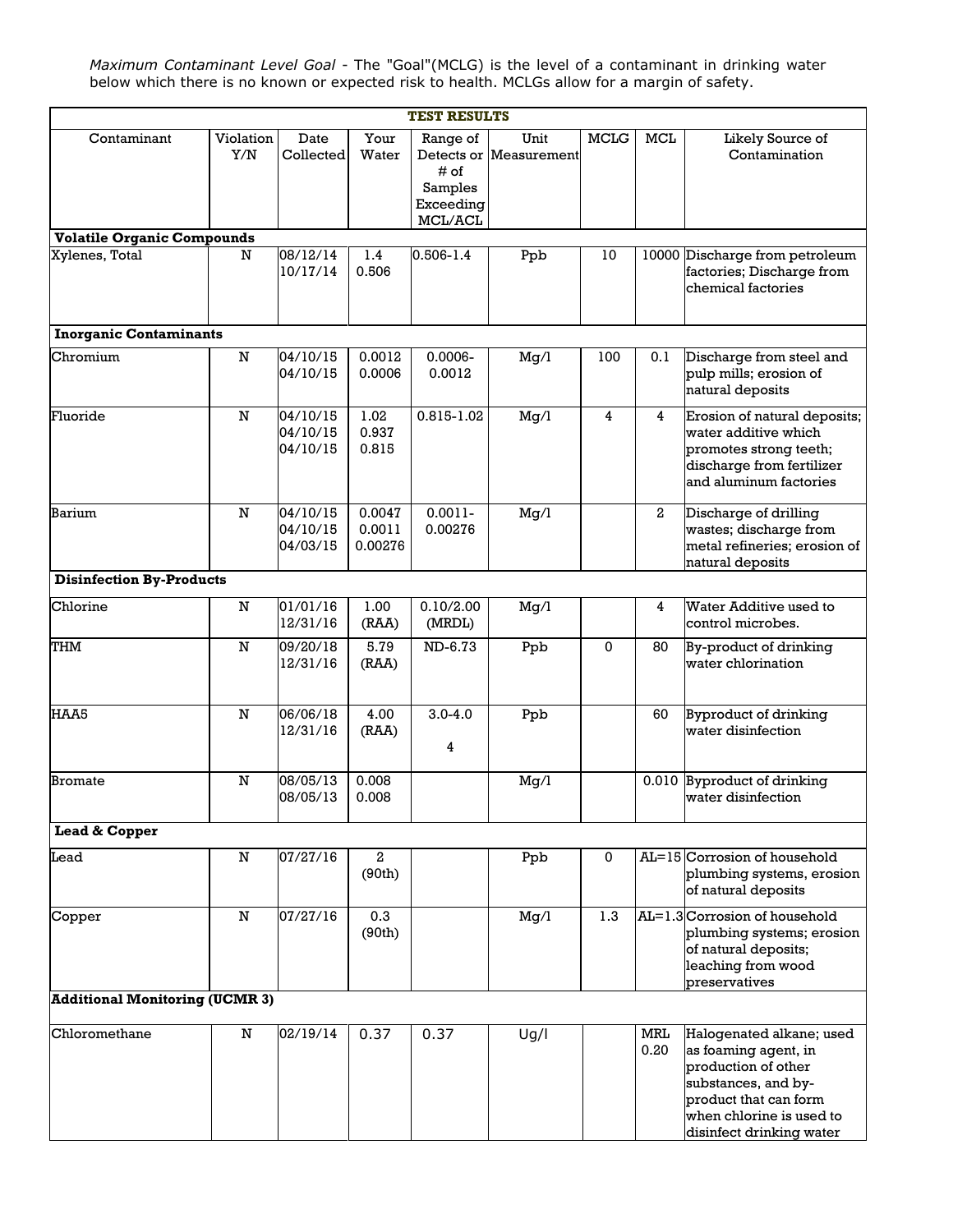| Strontium                       | N | 02/20/14 | 1.1   | $1.1 - 8.5$  | Uq/l  | <b>MRL</b> | Naturally-occurring         |
|---------------------------------|---|----------|-------|--------------|-------|------------|-----------------------------|
|                                 |   | 02/20/14 | 8.5   |              |       | 0.30       | element; historically,      |
|                                 |   |          |       |              |       |            | commercial use of           |
|                                 |   |          |       |              |       |            | strontium has been in       |
|                                 |   |          |       |              |       |            | faceplate glass of          |
|                                 |   |          |       |              |       |            | cathode-ray tube            |
|                                 |   |          |       |              |       |            | televisions to block x-ray  |
|                                 |   |          |       |              |       |            | lemissions                  |
| Incl.<br>Alpha,<br><b>Gross</b> | N | 12/12/18 | 1.8   | $0.77 - 1.0$ | Pci/L | <b>MRL</b> | Erosion of natural deposits |
| Radon & Uranium                 |   | 12/12/18 | 0.77  |              |       | 15         |                             |
|                                 |   | 12/12/18 | 0.9   |              |       |            |                             |
|                                 |   |          |       |              |       |            |                             |
|                                 |   |          |       |              |       |            |                             |
|                                 |   |          |       |              |       |            |                             |
| Hexavalent Chromium             | N | 02/20/14 | 0.041 | 0.041        | Ug/l  | MRL        | Naturally-occurring         |
|                                 |   |          |       |              |       | 0.030      | element:                    |
|                                 |   |          |       |              |       |            | Used in making steel and    |
|                                 |   |          |       |              |       |            | other alloys. Chromium-3    |
|                                 |   |          |       |              |       |            | lor -6 forms are used for   |
|                                 |   |          |       |              |       |            | chrome plating, dyes and    |
|                                 |   |          |       |              |       |            | pigments, leather tanning   |
|                                 |   |          |       |              |       |            | and wood preservation.      |
| Chromium                        | N | 02/20/14 | 0.073 | 0.073        | Ug/l  | MRL        | Discharge from steel and    |
|                                 |   |          |       |              |       | 0.067      | pulp mills; erosion of      |
|                                 |   |          |       |              |       |            | natural deposits.           |
|                                 |   |          |       |              |       |            |                             |

 To comply with the "Regulation Governing Fluoridation of Community Water supplies", **City of Pascagoula**  is required to report certain results pertaining to fluoridation of our water system. The number of months in the previous calendar year in which average fluoride results were within the optimal range of 0.7-1.3 was 11. The percentage of fluoride samples collected in the previous calendar year that was within the optimal range of 0.7-1.3 ppm was 89%.

 Infants and young children are typically more vulnerable to lead in drinking water than the general population. It is possible that lead levels at your home may be higher than at other homes in the community as a result of materials used in your home's plumbing. If you are concerned about elevated lead levels in your home's water, you may wish to have your water tested by a private laboratory. Letting the water run for 30 seconds to 2 minutes before using tap water may reduce your exposure to lead. Additional information is available from the Safe Drinking Water Hotline (1-800-426-4791) [http://www.epa.gov/safewater/lead.](http://www.epa.gov/safewater/lead)

Some people who drink water-containing trihalomethanes in excess of the MCL over many years may experience problems with their liver, kidneys, or central nervous systems, and may have increased risk of getting cancer.

All sources of drinking water are subject to potential contamination by substances that are naturally occurring or man made. These substances can be microbes, inorganic or organic chemicals and radioactive substances. All drinking water, including bottled water, may reasonably be expected to contain at least small amounts of some contaminants. The presence of contaminants does not necessarily indicate that the water poses a health risk. More information about contaminants and potential health effects can be obtained by calling the Environmental Protection Agency's Safe Drinking Water Hotline at 1-800-426-4791.

Some people may be more vulnerable to contaminants in drinking water than the general population. People whose immune system is compromised such as persons with cancer undergoing chemotherapy, persons who have undergone organ transplants, people with HIV/AIDS or other immune system disorders, some elderly, and infants can be particularly at risk from diseases. These people should seek advice about drinking water from their health care providers. EPA/CDC guidelines on appropriate means to lessen the risk of infection by cryptosporidium (bacteria more commonly found in surface water) and other microbiological contaminants are available from the Safe Drinking Water Hotline (1-800-426- 4791).

If you want additional information about your drinking water, you may contact our certified waterworks operator or you may prefer to log on to the Mississippi Department of Health website and obtain specific information about your system and its compliance history at the following address: http://msdh.ms.gov/msdhsite/ static/30,0,76.html Information including current and past boil water notices, compliance and reporting violations, and other information pertaining to your water supply including "Why, When, and How to Boil Your Drinking Water" and "Flooding and Safe Drinking Water" may be obtained.